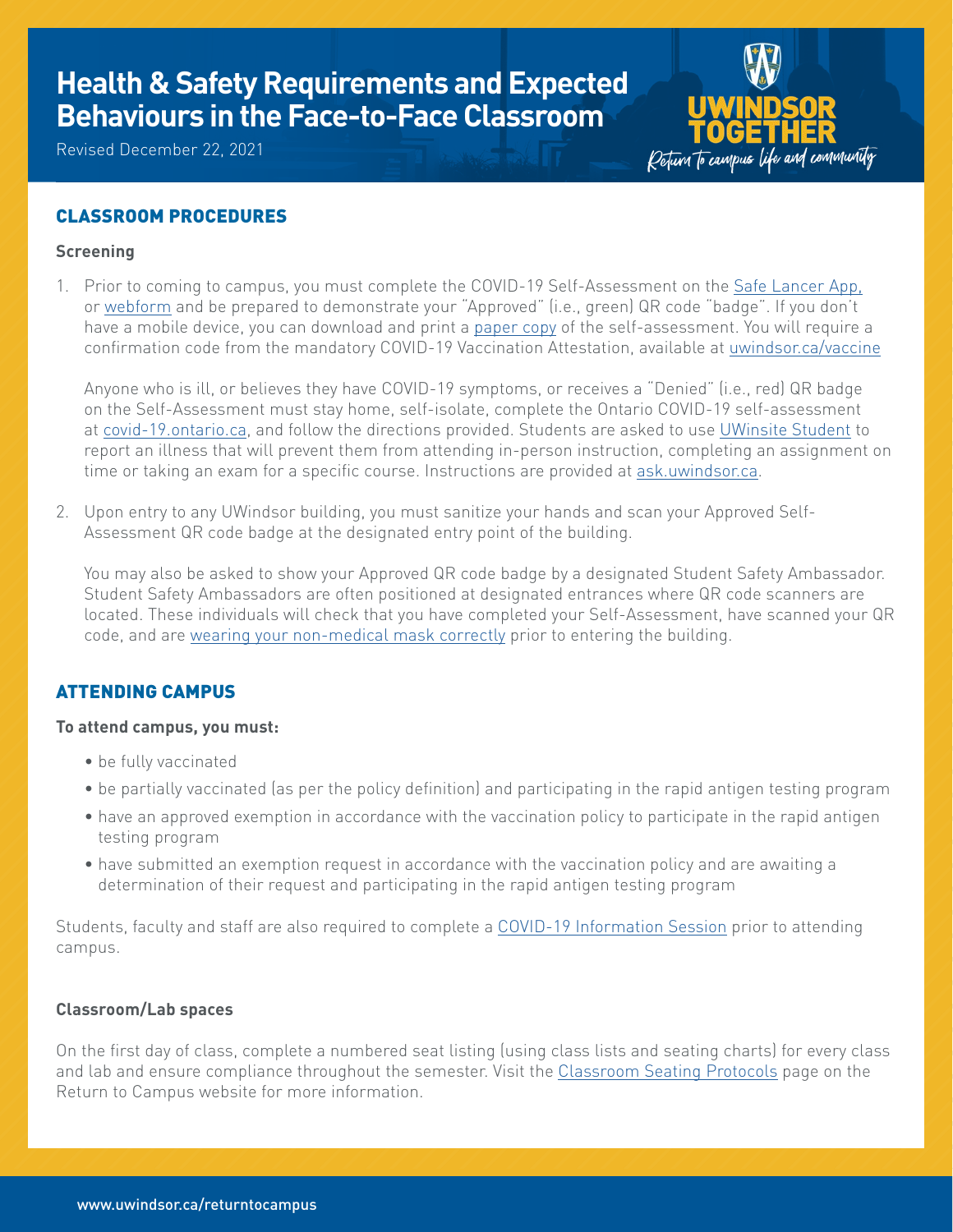- 3. Individuals permitted to attend "in-person" instruction within classrooms, labs, and other instructional and evaluative spaces are as follows:
	- All teaching and classroom support staff
	- • Students registered in the course. For hy-flex courses, only students registered in the face-to-face sections are permitted in the classroom.
	- Individual attending course as a support person per a Student Accessibility Services academic accommodation

#### **Non-Medical Mask requirement**

4. Non-medical masks are required to be worn by all individuals in classrooms, labs, and/or other instructional and evaluative spaces pursuant to the University of Windsor's COVID-19 [Mandatory](https://lawlibrary.uwindsor.ca/Presto/content/Detail.aspx?ctID=OTdhY2QzODgtNjhlYi00ZWY0LTg2OTUtNmU5NjEzY2JkMWYx&rID=MjQw&qrs=RmFsc2U=&q=KFVuaXZlcnNpdHlfb2ZfV2luZHNvcl9DZW50cmFsX1BvbGljaWVzLkFsbFRleHQ6KENPVklEKSk=&ph=VHJ1ZQ==&bckToL=VHJ1ZQ==&rrtc=VHJ1ZQ==) Non[medical](https://lawlibrary.uwindsor.ca/Presto/content/Detail.aspx?ctID=OTdhY2QzODgtNjhlYi00ZWY0LTg2OTUtNmU5NjEzY2JkMWYx&rID=MjQw&qrs=RmFsc2U=&q=KFVuaXZlcnNpdHlfb2ZfV2luZHNvcl9DZW50cmFsX1BvbGljaWVzLkFsbFRleHQ6KENPVklEKSk=&ph=VHJ1ZQ==&bckToL=VHJ1ZQ==&rrtc=VHJ1ZQ==) Mask Policy.

#### **Physical Distancing**

- 5. Measures must be taken to minimize close contact with others in classrooms, labs, and/or other instructional and evaluative spaces. Where possible, individuals should maintain at least a 2-metre separation.
	- In classes of 75 or more students, room occupants should leave a space (every other seat) between them.
	- In classes of less than 75 students, occupants should leave a space where possible.
	- • Avoid gathering in groups or congregating in or outside of the classroom, lab, and/or other instructional and evaluative spaces. For study space reservations, visit the Make a [Reservation](https://www.uwindsor.ca/returntocampus/465/make-reservation ) page of the Return to Campus website.

#### **Classroom Etiquette**

- Washing your hands frequently for at least 20 seconds using soap and water is an important way you can protect yourself from COVID-19. If you cannot access soap and water, use a hand sanitizer with at least 60 per cent alcohol base.
- Cough or sneeze into your bent elbow or into a tissue that you throw away immediately. Do not forget to wash your hands!

#### **Classroom Cleaning**

- High-touch surfaces in UWindsor buildings will be cleaned a minimum of two times each day, including classrooms.
- • Cleaning supplies will be available in classrooms, should students and/or faculty members/instructors wish to clean or disinfect their seat, desk, podium, or other shared equipment prior to use.

### KEEPING EACH OTHER SAFE: BEHAVIORAL EXPECTATIONS IN THE F2F CLASSROOM

When returning to the classroom, lab, and/or other instructional and evaluative spaces on campus, things will be different than before the pandemic. Remember to be kind and patient with your peers and yourself.